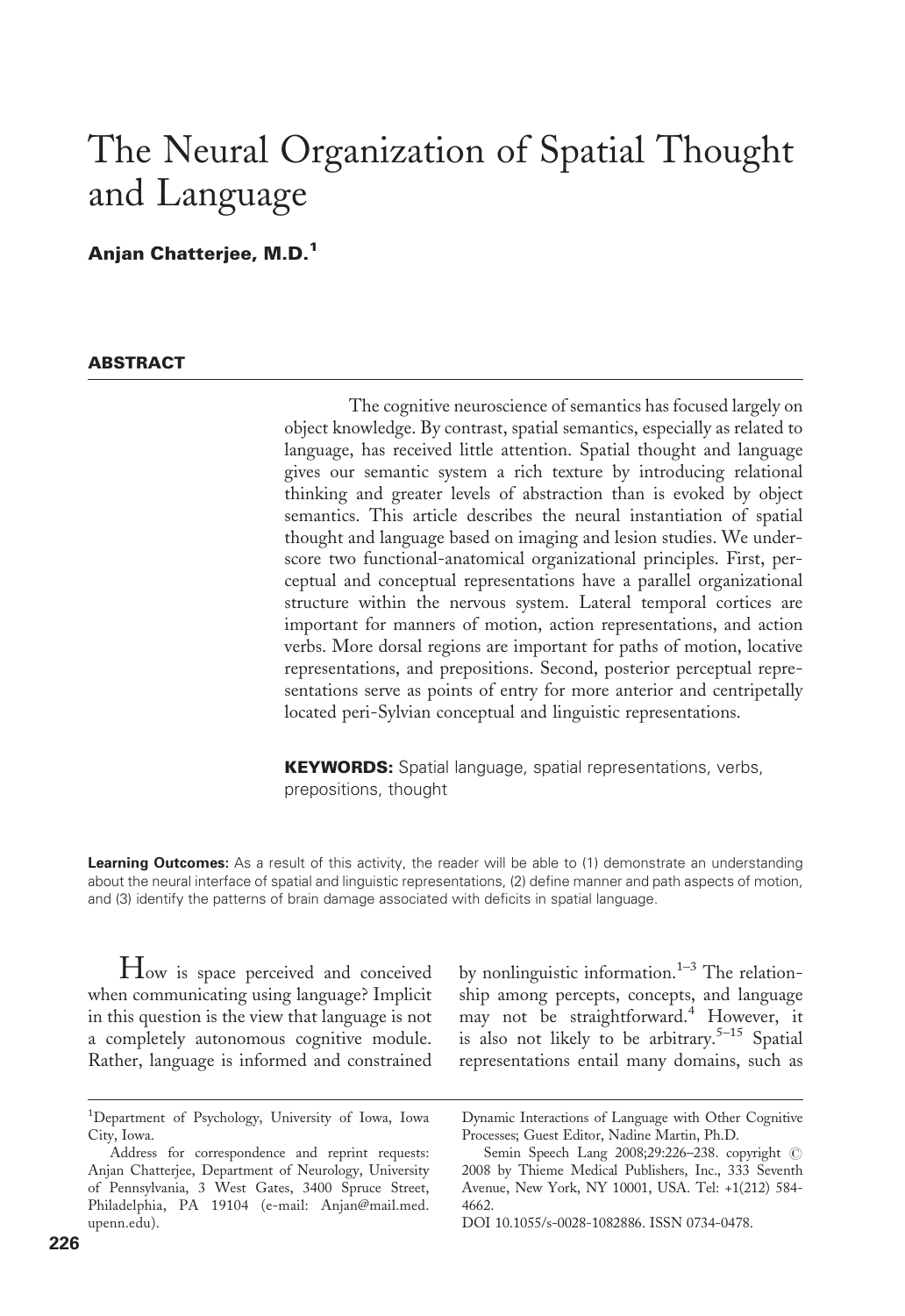spatial attention, working memory, imagery, navigation, and reaching.  $\text{Slobin}^{16,17}$  suggested that ''thinking for speaking'' is different than thinking for other purposes (also  $\sec^{18}$ ). This article focuses on thinking about space specifically for speaking. We concentrate on the neural underpinnings of spatial representations in the service of spoken language. We show that spatial perception and language have a parallel neural organization. Furthermore, we present evidence suggesting that motion is processed with a concrete to abstract gradient along the posterior to anterior lateral temporal lobe.

#### A GENERAL FRAMEWORK

Objects in space have intrinsic and extrinsic properties. Intrinsic properties refer to the object itself, whereas extrinsic properties refer to the object in relation to an external referent. Additionally, objects can have static or dynamic properties (see Table 1). Thus investigations of intrinsic properties of objects in their static form would be the study of object knowledge (such as shape, color, etc.). Empirical investigations in semantics have mostly focused on knowledge of objects in this static sense. In neuropsychology, the findings of categoryspecific naming and recognition deficits have led to vigorous discussions of the implications of these observations for how the nervous system compartmentalizes object knowledge.<sup>19-28</sup> By contrast, investigations of objects in their dynamic or relational aspects have been sparse.

Intrinsic motion can be operationally considered motion without an external referent. This category includes various manners of motion that constitute actions. Some manners of motion may be internal to an object. That is, parts of an object might move in relation to itself, as in "wriggling" or "rotating." Other manners of motion might also convey translational motion, such as "running." The move-

Table 1 A General Framework for the Study of Semantics

|         | <b>Intrinsic</b> | <b>Extrinsic</b>   |
|---------|------------------|--------------------|
| Static  | Object, proper   | Locative relations |
| Dynamic | Manner of motion | Path of motion     |

ment even in this case is not anchored to a specific external referent. Thus the concept of ''run'' implies translational movement, but specifying its path requires giving it an external referent by saying something like "runs across the meadow" ( $\sec^{29,30}$  for related ideas in developmental studies).

Extrinsic spatial information is often discussed in the context of different reference<br>frames.<sup>31-35</sup> Object-centered frames are Object-centered frames are distinguished from viewer and environment reference frames (also described as allocentric as distinct from egocentric and geocentric). Neurophysiological studies suggest that neurons within posterior parietal cortices integrate visual information with eye, head, and body position to give rise to these reference frames.36–40 Static locative relationships, such as those depicted by "on" or "under," describe an object (the figure) in relation to something else (the ground). The external referent for locative relations may be another object, the viewer, or the environment itself. Consistent with the neurophysiological studies, classic neuropsychological studies implicate parietal cortices in judgments of static spatial relations.<sup>41</sup> However, this remains an area in great need of study, especially in the context of language. More generally, aspects of movement and actions through space (and time) cohere together to form events that fundamentally structure how we think of the world in a dynamic sense. We are only beginning to understand how the representation of events are organized and how they relate to language. $42$ 

## THE IMPORTANCE OF SPATIAL **LANGUAGE**

Confining the study of semantics to understanding objects leaves us with an impoverished view of how we think about the world. Thinking about space gives our mental lives depth and texture by uncovering relational thinking and levels of abstraction inherent in spatial language. Verbs establish thematic roles, such as who is doing what to whom in a sentence. Thus the verb "push" implies that someone is doing the pushing and that something is being pushed. By coordinating the argument structure of a sentence, verbs organize a set of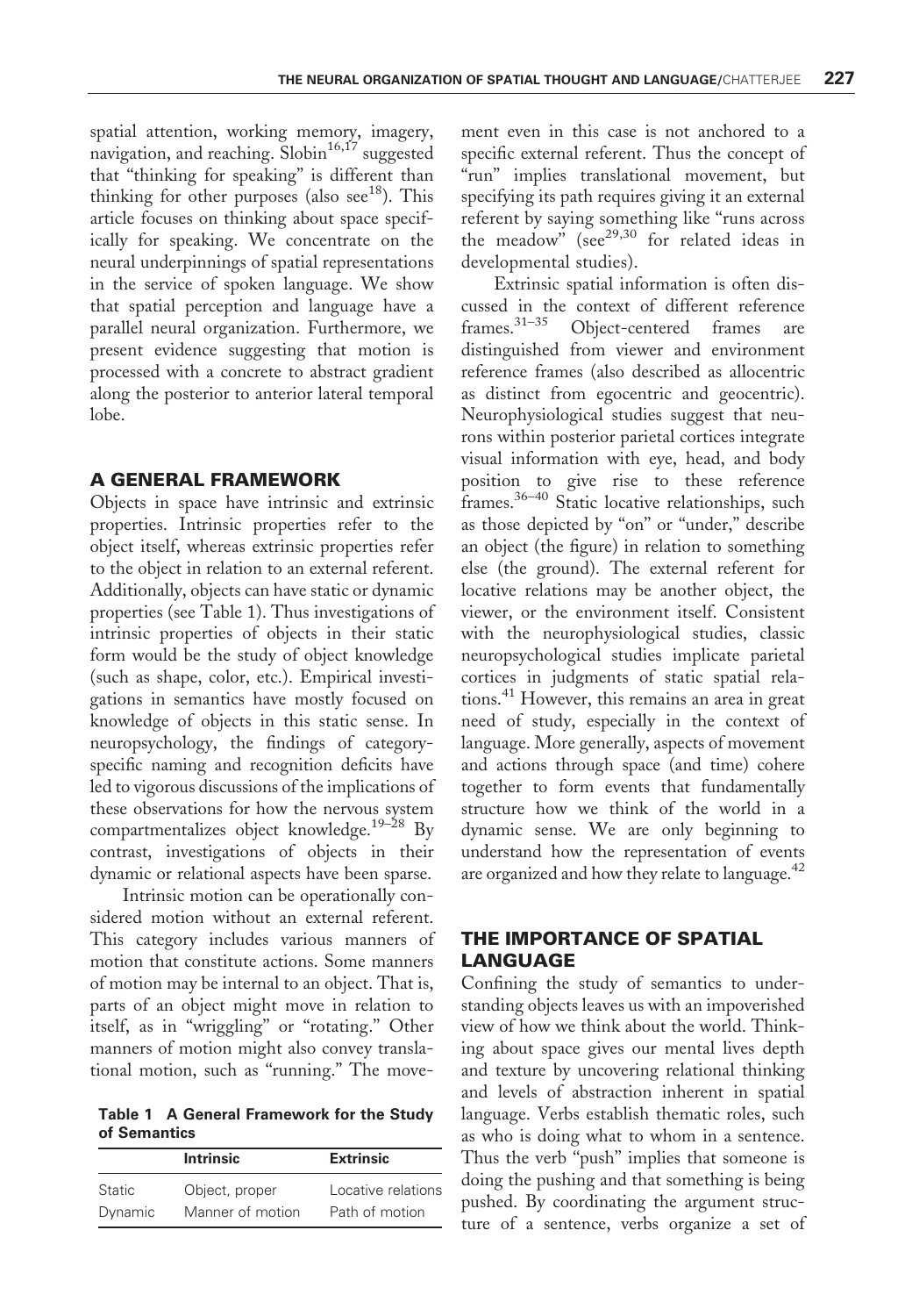possible relations being communicated. Similarly, prepositions describe relationships of two or more objects. For example, the preposition "in" implies two objects in a specific spatial configuration. This shift of focus away from concrete perceptual attributes of objects and to their relations delivers enormous cognitive flexibility and generativity.<sup>43</sup>

Spatial representations also introduce abstraction to our thinking in several ways. Thinking of objects largely evokes sensorymotor attributes, such as their visual properties or their functional uses (reviewed in<sup>44</sup>). By contrast, the link between spatial concepts and specific sensory-motor attributes is less clear. A lion and a child may be running, but which attributes contribute to "running"? Such dynamic events are also transient. In the world, the percept cannot be returned to in the same way that one can return to a static object. Even for static locative relations, the problem remains, insofar as that the specific objects involved may vary widely. A cup may be on the table, or a monkey may be on a branch. These are very different visual percepts, and yet they share something in common. Mandler<sup>14</sup> notes, "Achieving this kind of abstract representation, one that ignores the concrete details of the objects involved may be required before spatial relations can be mapped onto language'' (p. 251). The mapping onto language itself involves another shift in level of abstraction. This shift (an analog percept to digital language conversion) is not specific to spatial language per se, but the evanescent nature of spatial events makes the conversion less straightforward. Finally, a point to which we return later, spatial terms can be used figuratively, to describe situations in which a spatial event is not being described literally. Thus the sentence ''she stands up for herself'' makes use of spatial terms to convey a more abstract idea.

## VISUAL MOTION: PERCEPTION AND CONCEPTION

A fundamental tenet in neuroscience is that "what" and "where" visual information are processed by ventral and dorsal processing streams, respectively.<sup>45</sup> Although both streams

interact, $46,47$  this distinction, derived from macaque neurophysiological studies, is generally confirmed in human imaging and neuropsychology.44,48–50 In the macaque, part of this dorsal stream is area medial temporal (MT) (within the middle temporal gyrus) and area medial superior temporal (MST), which contain neurons that are selectively sensitive to motion. In human imaging studies, area MT/MST as defined functionally is usually located at the junction of the inferior temporal gyrus and the occipital gyrus.<sup>51-54</sup> Area MT and MST have traditionally been thought of as sensitive to low-level perception of motion and not meaningful motion as might be relevant to conception and communication. Networks dorsal to these regions, within both banks of the posterior superior temporal sulcus (pSTS), are sensitive to biological motion.<sup>55–58</sup>

How might the perception of motion be linked to conception and communication? We hypothesize that the nervous system organizes perception and conception along similar anatomical principles. If this hypothesis is true, then the way that language deals with motion might offer a clue to the perceptual parsing of motion as relevant to communication. It turns out that languages consistently distinguish between manner and path of motion by expressing these attributes in different constituents.<sup>59</sup> For example, in English, manner of motion is conveyed primarily by verbs. So gallop, canter, and trot describe different manners of motion. By contrast, path information in English is conveyed primarily by prepositional phrases. So the horse *gallops across* the meadow or *into* the barn or around the track. The specific link of manner of motion to verbs and paths of motion to prepositional phrases is not a universal property of language. In some languages such as Greek or Spanish, path information is conveyed in the verb and manner with an additional satellite. However, for our purposes, the important observation is that languages separate these motion attributes in different linguistic constituents.

If the parsing of motion by language is a clue to its perceptual parsing, the neural processing of manner and paths of motions should segregate. We reasoned that path information, because of its extrinsic nature, would activate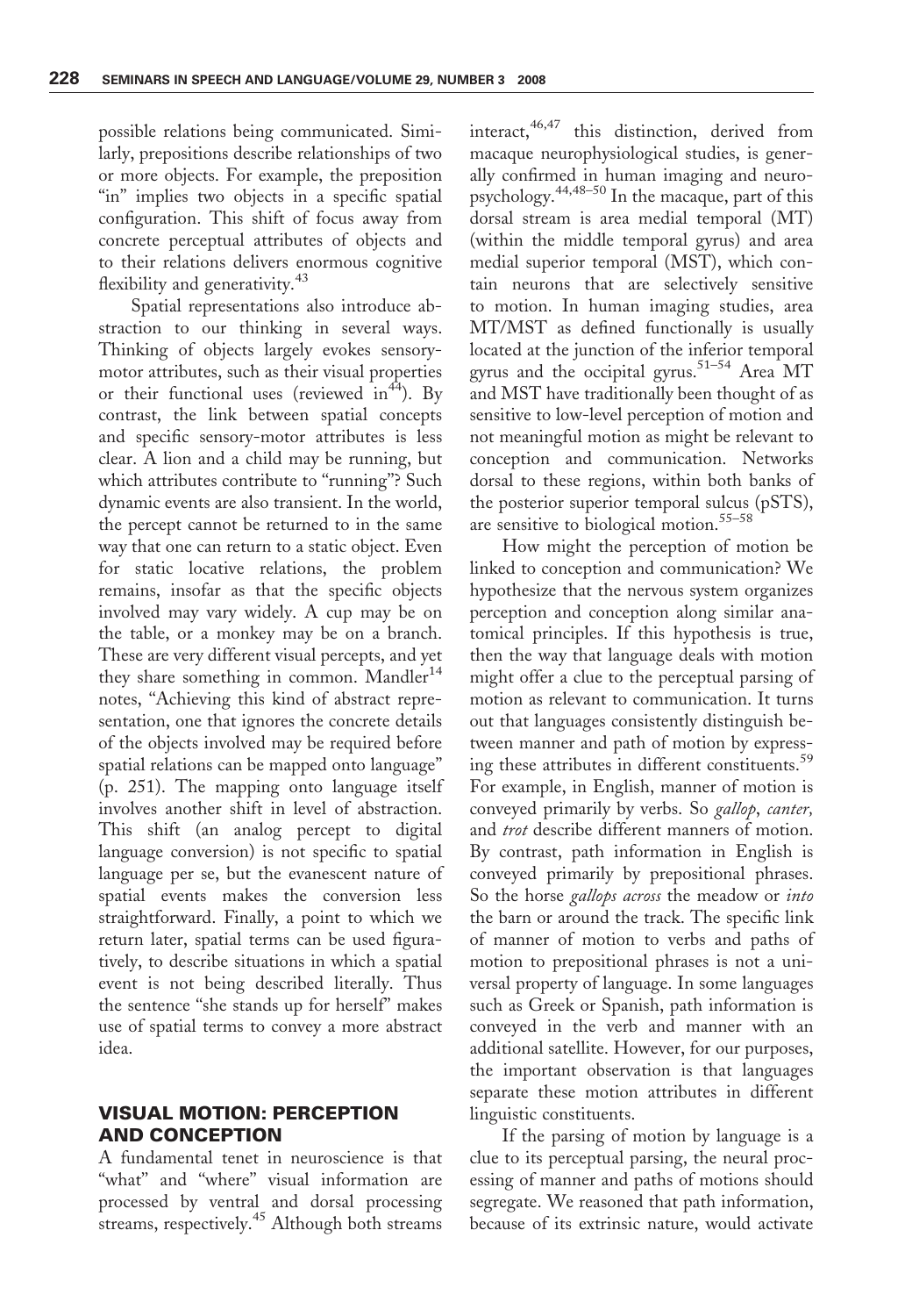brain regions more dorsally than would manner of motion. By contrast, because manner of motion is primarily related to the biomechanical properties of the object itself, it would be processed more ventrally. We tested these hypotheses by conducting a functional magnetic resonance imaging (fMRI) study.<sup>60</sup> In the study, we used a one-back matching block design in which conditions of interest were a "star" figure moving with different manners and paths. In some blocks, subjects attended to the path of motion and in others the manner of motion, even though the stimuli were identical across conditions. Manner and path of motion information had distinct neural signatures. Greater activation for manner than path was seen bilaterally within the posterior middle temporal gyrus (pMTG) at the junction of BA 19/37. Greater activation for path than manner was seen bilaterally in the posterior intraparietal sulcus (IPS, BA 39/7) and posterior middle frontal gyrus (pMFG, BA 8/6). The observed neural differences could not be accounted for by perceptual attributes of the stimuli because the same stimuli were used in each condition. Nor could these patterns of activation be accounted for by differences in eye movements across conditions.

## ACTION PERCEPTION AND CONCEPTION

If the neural organization of perception is linked to conception, then this ventral-dorsal distinction between different aspects of motion should also apply to the conception and verbalization of actions. Thus one would predict that actions and verbs insofar as they primarily convey manners of motion (in English) should be neurally mediated by posterolateral temporal structures. In an fMRI study, we used a testing procedure in which triads of stimuli were presented and subjects matched one of two target stimuli to a test stimulus based on their similarity. For example, in the action condition, subjects might match a picture of digging to shoveling rather than sewing.<sup>61</sup> Object trials showed pictures of static objects. Voxels showing a main effect for the action and object matching tasks compared with a low-level perceptual baseline were identified and then

queried for relative contrasts for the actionobject comparison of interest. Pictures of actions activated an area bilaterally within the posterior temporal-occipital cortex involving inferior and middle temporal gyrus more than pictures of objects (see Fig. 1). These areas included voxels within area MT/MST (primarily within Broadmann area [BA] 37 and anterior BA 19). Thus, when people made semantic judgments of actions, they activated visual motion and adjacent areas even though the stimuli under consideration themselves were not moving. These findings are consistent with other findings that static images of actions activate area MT/MST and this general region is involved in processing meaningful actions.<sup>58,62,63</sup> As an aside, we should point out that ''action'' refers to manners of motion and not to actions such as reaching or skilled movements, domains that have traditionally been referred to as praxis in the neuropsychological literature<sup>38,64-71</sup>

As mentioned earlier, an important part of representing actions is the shift of cognitive focus away from objects themselves. The posterolateral temporal cortex appears to be critical in mediating perception and conception of actions. But do these neural circuits abstract action representations away from the specific actors involved? To address this question, we conducted an fMRI adaptation (also known as repetition suppression) experiment.<sup>72</sup> These experiments capitalize on the physiological observation that neural responses in specialized circuits diminish when repeatedly processing features for which the circuit is specialized.<sup>73</sup>

Subjects watched action movie clips and judged whether the specific action was common (typically seen at least once a week). During the first three scans, only one set of movies was presented, and each movie was repeated five times. During the last two scans, four sets of movies were presented: (1) The same set of movies used in the first three scan (''Old Actor, Old Action''), (2) a set of movies with the same people seen in the first three scans performing different actions (''Old Actor, New Action''), (3) a set of movies with different people performing the same actions seen in the first three scans (''New Actor, Old Action''), and (4) a set of movies in which both the people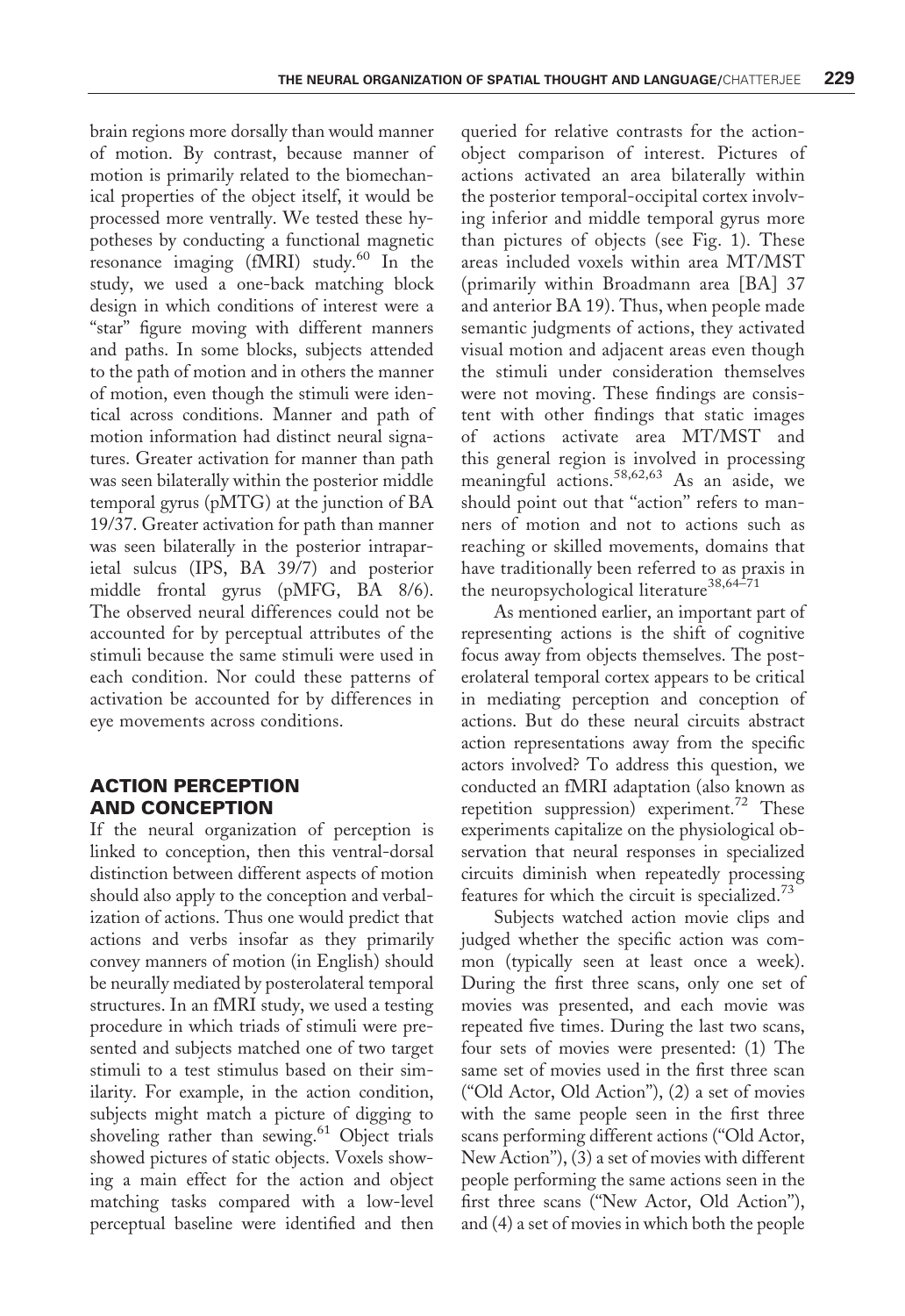

Figure 1 Cartoon of areas of the brain implicated in spatial language and thought. These areas are meant to give the viewer a qualitative feel of regions implicated and not intended to be precise locations. Act Pic: Refers to areas of greater activation of semantic judgment of action pictures over object pictures.<sup>61</sup> Act Words: Refers to areas of greater activation for semantic judgments of action words than object words.<sup>61,85</sup> Loc Rel: Refers to areas when damaged that are correlated with deficits in comprehending locative relations in sentence/picture-matching tasks.<sup>102</sup> Manner: Refers to areas of greater activation of manner than path of motion. MT/MST (medial temporal/medial superior temporal): Area involved in lowlevel motion perception.<sup>61</sup> Path: Refers to areas of greater activation of path than manner of motion.<sup>60</sup> Spatial Metaphor: Refers to areas of greater activation for comprehension of spatial metaphors than for literal motion sentences.<sup>116</sup> Thematic Role: Refers to areas when damaged that are correlated with deficits in comprehending thematic role assignments in sentence-picture matching tasks.

and the actions were different (''New Actor, New Action''). We also identified the following areas functionally in each subject: the pSTS, area MT/MST, the extrastriate body area (EBA), the lateral occipital cortex (LO), the fusiform face area (FFA), and the parahippocampal place area (PPA). The pSTS has been implicated in biological motion<sup>55–58</sup> and the EBA in processing visual images of human bodies.<sup>74</sup> These regions along with area MT/MST would be candidate regions for processing actions. Area LO is implicated in nonspecific static object perception,  $75,76$  the FFA in face perception,<sup>77</sup> and the PPA in place and building perception,<sup>78</sup> and our expectation was that these regions would not

be involved in action processing. Compared with completely novel events, we found decreases in the fMRI signal for sequences in which the action was repeated, but not the person performing the action, in the pSTS, MT/MST complex, and EBA. Similar effects were not seen in LO, FFA, or PPA.<sup>72</sup> These results suggest that area MT/MST, EBA, and pSTS are part of a distributed network that is sensitive to actions even when different actors are performing them. These experiments are consistent with the general view that the posterolateral temporal cortex mediates action representations and also abstracts these representations from the actors themselves.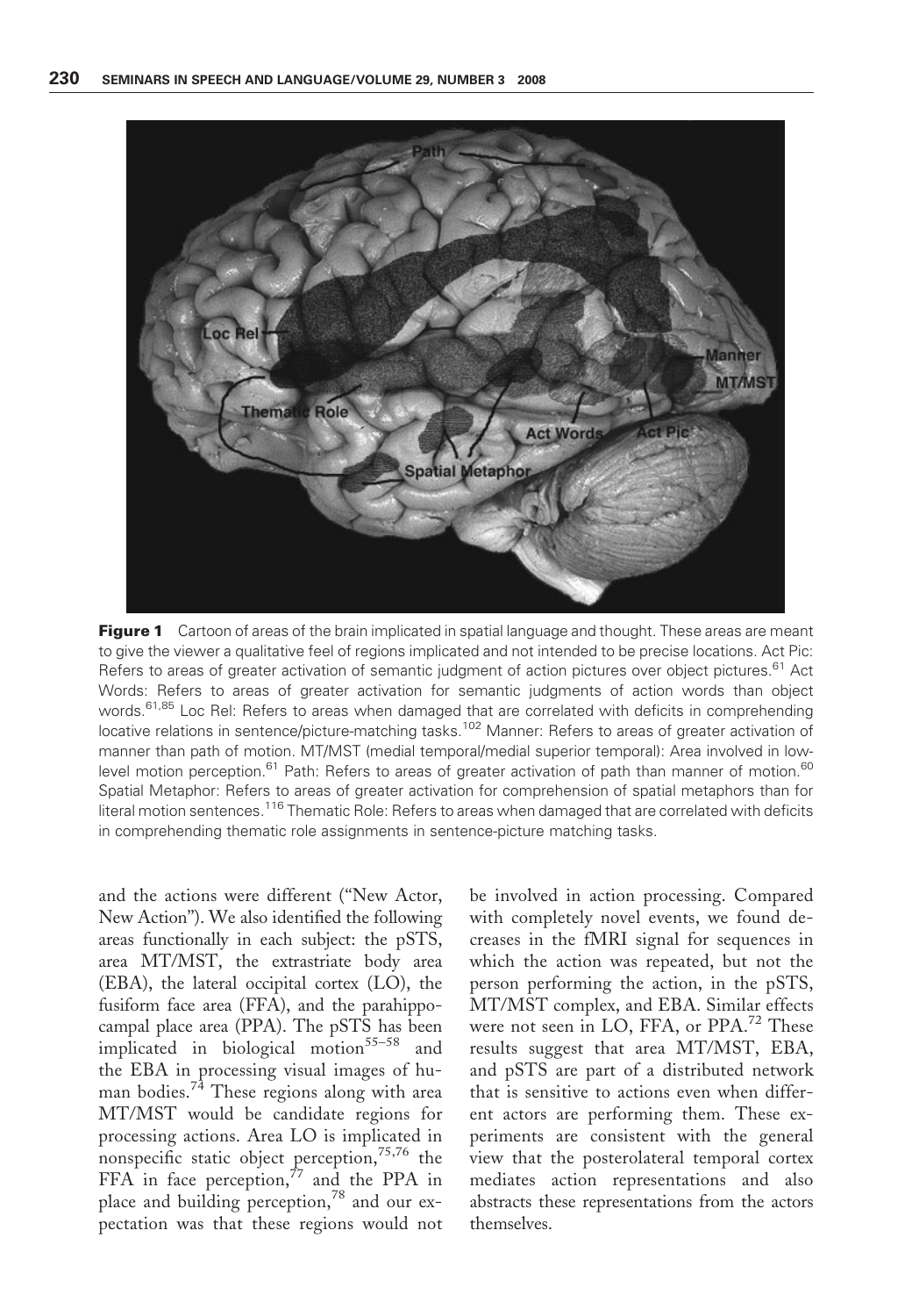## ACTION VERBS

The studies reviewed thus far confirm that the bilateral posterolateral temporal cortex mediates perception of manners of motion, semantic judgments of static action pictures, and abstracts action representations from the actors conducting these actions. How does this neural instantiation of action processing relate to its verbal counterpart? Neuropsychological studies recognize that deficits in naming actions, and possibly conceptualizing actions, can dissociate from naming objects<sup>79–83</sup> (although see<sup>84</sup>for a dissenting view). However, systematic analyses of the neural bases for these deficits are scant. In the study of action semantic judgments using picture triads referred to earlier, we also conducted an experiment using the comparable verb and noun triads.<sup>61</sup> We found that judgments of verbs compared with nouns activated an area just anterior and dorsal to the area activated by action pictures, and primarily in the left hemisphere. This area encompassed the pMTG and the posterior superior temporal sulcus (see Fig. 1). From this study we inferred that the lateral occipitotemporal lobe mediates different aspects of motion, with a gradient from the concrete apprehension of moving but meaningless stimuli in the inferior occipitotemporal junction (human MT/MST) to the motion implied by action verbs, closer to the peri-Sylvian cortex. This inference was predicated on the fact that words did not activate area MT/MST. To test this inference, we conducted a follow-up fMRI study using verb triads in which the association was based on manners of motion. For example, "hopping" would be matched to ''skipping'' rather than "running." Importantly, in this study all of the choices referred to actions with translational motion.<sup>85</sup> We reasoned that making comparisons that focused on distinguishing manners of motion might provoke activation within area MT/MST. However, even with these more stringent stimuli, again we found that actions processed in the context of words did not activate area MT/MST. We replicated the previous findings of middle temporal gyrus as well as pSTS activations. Thus although these areas activated by action words were adjacent to areas specialized in processing visual motion, they were not identical to those areas. (Also

see<sup>61,62,86–88</sup> for related observations). These findings support the idea that motion attributes are processed along the lateral temporal cortex with gradient in which concrete to abstract information is processed along a posterior to anterior (toward peri-Sylvian cortex) axis.

## RELATIONAL KNOWLEDGE

As mentioned earlier, an important aspect of spatial language is its relational nature. For example, verbs in the context of sentences tell us who is doing what to whom, and prepositions tell us how one thing is related to another in space. Aphasic patients may have comprehension deficits at the level of an event, in which one participant is doing something to another.<sup>80,89–95</sup> They may also have difficulty comprehending locative sentences that describe spatial relationships between objects.<sup>89,96–98</sup> Again, the neural bases of these deficits have received scant attention. Based on our previous studies, we would expect a similar ventral/ dorsal division. Lesions based more ventrally along the lateral temporal cortex would be more likely to result in thematic role assignment deficits and lesions based more dorsally to produce locative deficits. Landau and Jackend $off<sup>1</sup>$  adapting the what/where visual processing distinction, speculated that locative prepositions might be processed within parietal cortices. One positron emission tomography study found that naming locative relations activated inferior parietal cortices,<sup>99</sup> and similar findings have been reported for sign language.<sup>100</sup> Kemmerer et al $^{101}$  found that lesions to the left parietal operculum and prefrontal cortices were more likely to produce deficits in knowledge of locative prepositions.

In a series of individuals with aphasia, we examined their relational comprehension abilities in simple sentence picture-matching tasks that described thematic relations (who is doing what to whom) or described locative relations. Again, given our functional-anatomical hypotheses, we would expect that thematic role deficits would be associated more closely with posterolateral temporal lesions and locative relations with more dorsally located frontoparietal lesions. We tested 19 patients with focal left-hemisphere damage. These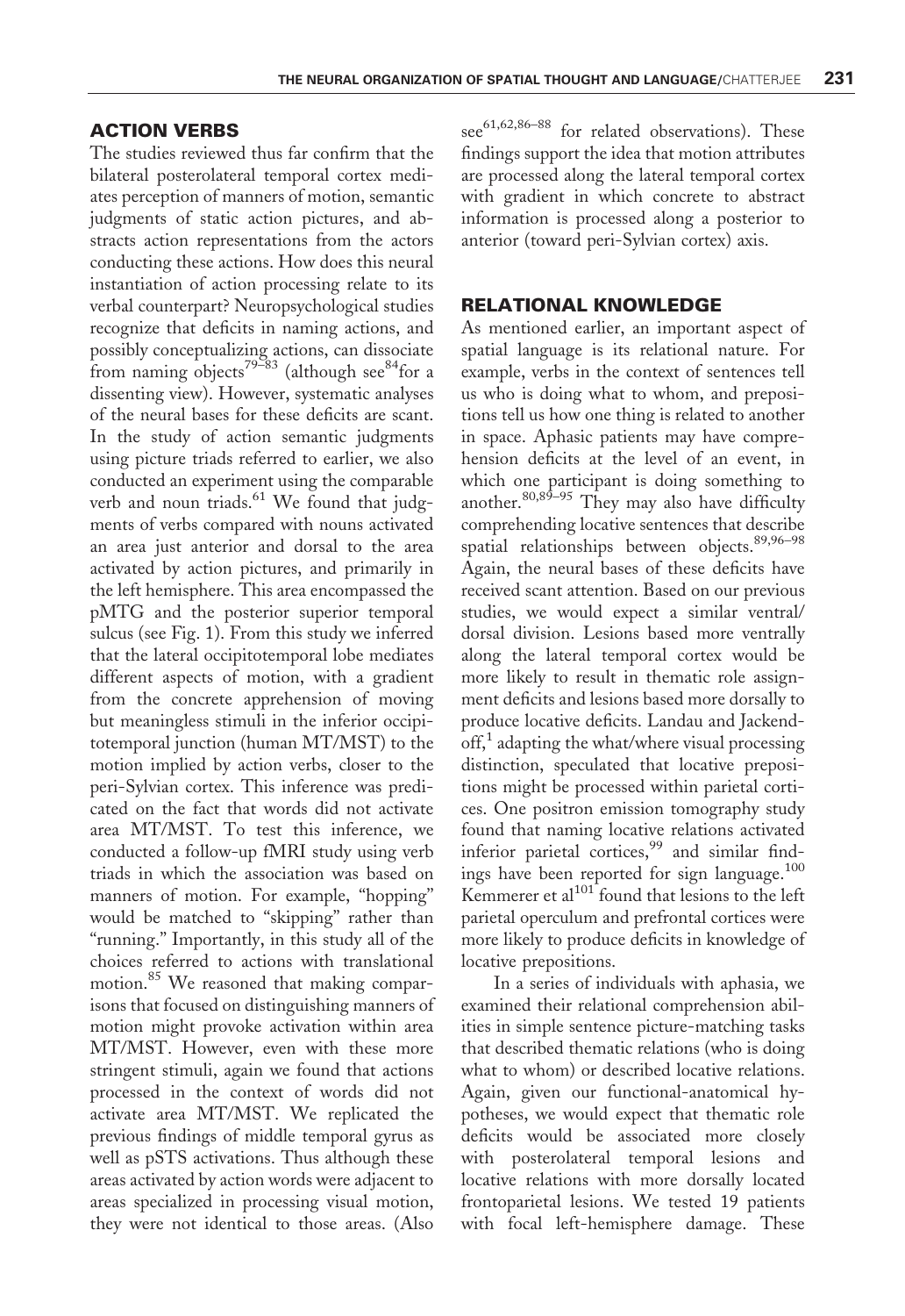subjects matched sentences to one of four possible pictures. Five patients, all with very severe aphasia, performed at floor on all tasks, including our screening tasks (point to simple shapes) and were not included in further analyses. For the other 14 patients, performances across both thematic role and locative knowledge tasks correlated significantly  $(r = 0.66;$  $p < 0.05$ ). Seven patients performed outside the control subjects' range on the thematic role sentence picture-matching task. Six patients performed outside the control subjects' range on matching locative sentences to the appropriate pictures. Five patients had performances that fell outside the normal range on both tasks. However, two patients performed outside the normal range on the thematic role but not the locative task, and one patient performed outside the normal range on the locative but not the thematic role task, revealing double dissociations in these tasks.<sup>102</sup>

To determine brain–behavior correlations, we adapted voxel-based lesion symptom mapping (VLSM) techniques using permutation analyses. This method uses a technique in which the level of deficits across groups of subjects can be correlated with whether or not voxels within a standardized space are damaged. Thematic role knowledge deficits correlated with lesions to the middle and superior temporal gyrus. By contrast, locative knowledge deficits were correlated with posterior parietal, occipitoparietal junction, and inferior prefrontal damage (see Fig. 1). The locus for thematic role sentence picture matching is more anterior than our fMRI activation findings at the single-word level.<sup>61,85</sup> Again, these findings of relational knowledge confirmed our functional anatomical organizational prediction of a ventral dorsal division between action relational knowledge and locative relational knowledge.

#### SPATIAL METAPHORS

We have been suggesting that the lateral temporal cortex processes motion with increasing levels of abstraction as one moves anteriorly. What about the metaphoric use of spatial terms? Talmy<sup>103</sup> uses the terms "factive" and "fictive" to describe the distinction between

literal and certain figurative uses of spatial terms. These terms are used to describe the quality of spatial representations, in contrast to terms like "factual" and "fictional," which describe the truth of things in the world. Factive expressions, like the man runs to the store map palpably to *actual movement* in the world. By contrast, fictive sentences like the road runs along the river might map onto a spatial aspect of the world but not palpably onto the concrete act of running. Fictive sentences further contrast with metaphoric sentences such as the man runs for office in which no spatial scene is being described. The nature of fictive or metaphoric extensions of spatial terms is not clear<sup>104,105</sup> but some hypothesize it to be derived from extensions of earlier acquired concrete meanings.<sup>106-109</sup>

Very little is known about how metaphoric extensions of spatial terms are mediated neurally. The right hemisphere may be engaged when processing metaphors (see<sup>110</sup> and abstract when procedure memphore (see  $\frac{111}{111}$  and  $\frac{111}{111}$  for alternate views). Thus a reasonable prediction would be that homologous regions in the right posterior temporal and parietal cortices would be engaged in metaphoric extensions of spatial events.

By contrast, if our hypothesis that the lateral temporal cortex processes motion in increasingly abstract ways, then the left hemisphere within the lateral temporal cortex might be expected to process these kinds of metaphors. Our reasoning was as follows. Action verbs have both concrete sensory attributes as well as conceptual attributes. Thus verbs used literally describe manners of motion and in the sentential context perhaps the paths or locations of these manners of motion. The conceptual attributes of verbs have to do with notions of source, goals, or changes of states. When verbs are used metaphorically, the sensory attributes are shed and only the conceptual attributes convey meaning. Thus ''the man falling under a spell'' does not describe physical motion, but it does describe arrival at a new state. On this analysis, and given our hypothesized organizational principle for the lateral temporal cortex, we would expect spatial metaphors to be processed more anteriorly within the lateral temporal cortex than sentences that convey literal motion.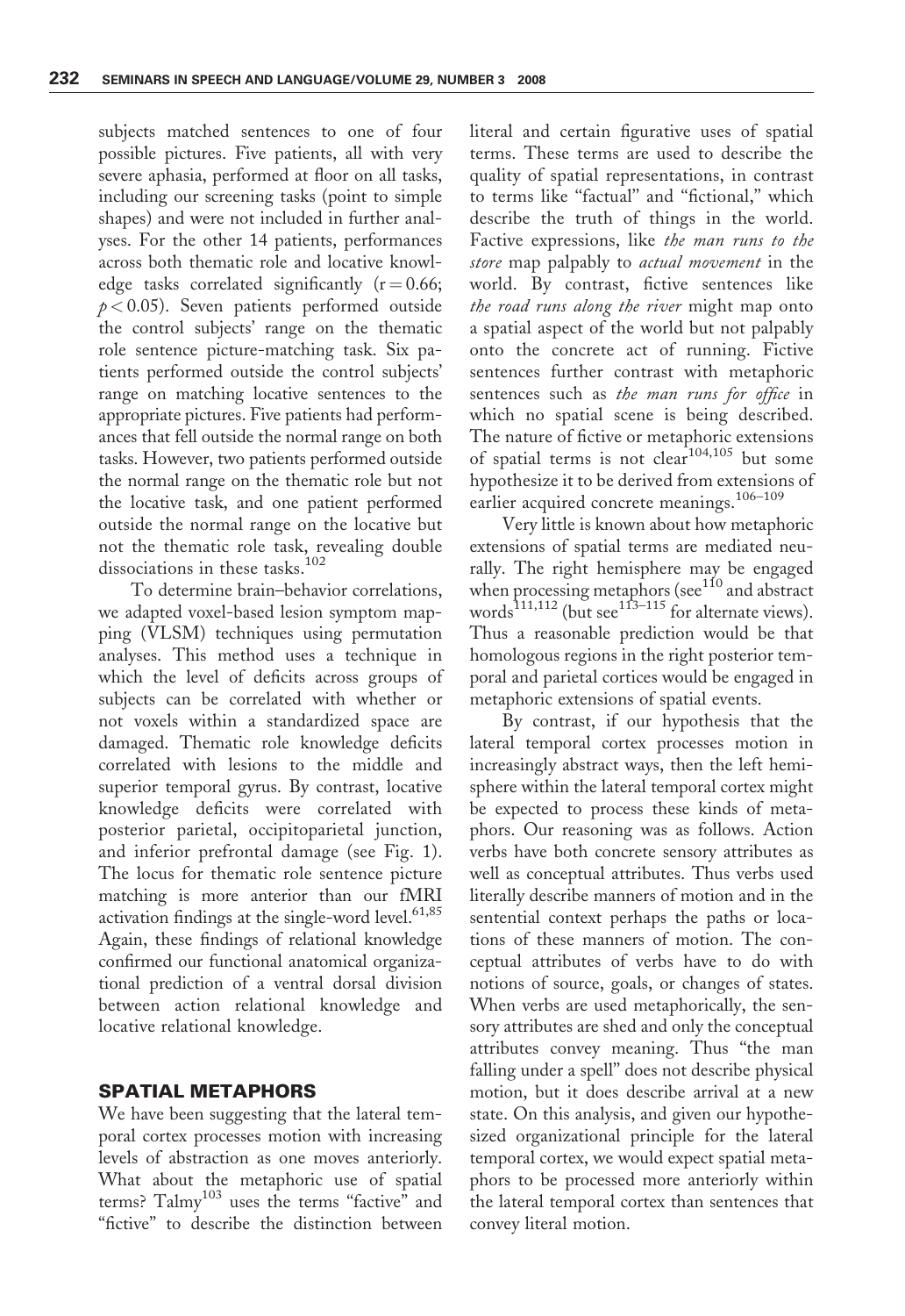In an event-related, functional MRI study, we contrasted spatial metaphors in sentences like the man fell under her spell, to literal motion sentences like the child fell under the slide. Consistent with our predictions, we found greater activation in the left inferior frontal cortex and left lateral temporal lobe for spatial metaphors as compared with literal sentences (see Fig. 1), and no differences in homologous areas of the right hemisphere.<sup>116</sup> Although considerable work remains to be done regarding predicate metaphors, such as the ones using spatial terms as we described here, our prediction was confirmed. These findings add further support for the idea that the temporal cortex processes aspects of motion in increasingly abstract ways within neural circuitry that is further removed from posterior perceptual networks.

In addition to the lateral temporal activations, we also found significant clusters of activation within the left inferior frontal gyrus (IFG). We interpret these activations as representing competition between meanings of spatial terms in the predicate metaphor condition, including at a minimum the literal and the metaphoric interpretations.<sup>117–119</sup> For instance, Bedny et al<sup>120</sup> provide evidence that activation in the left IFG represents top-down selection processes for word-level meanings in resolving competition when word meanings are ambiguous. On this account the left IFG performs executive functions on the representations, rather than encoding the representations themselves.

#### CONCLUDING COMMENTS

Our review of the findings presented here suggests that the following principle guides the neural organization of spatial perception, conception, and language. Depending on the conceptual domain, specific sensory and motor systems serve as ''points of entry'' for the semantics of verbs and prepositions. Increased levels of abstraction are instantiated in neural structures aligned with but not necessarily identical to these perceptual or motor cortices. That is, the distribution of these more abstract conceptual or linguistic networks is guided by the location of the relevant sensory and motor cortices. Thus motion processing appears to be

important for representing actions. More specifically, the manner of motion is relevant for actions. Regions within pMTG close to area MT/MST mediate the linguistic representations of these actions. The sentential organization of thematic role knowledge is mediated still further anteriorly and centripetally within MTG and the superior temporal gyrus. Finally, spatial metaphors in a sentential context are also mediated along this axis within the left lateral temporal cortex. Analogously, for extrinsic information, such as path of motion, the posterior parietal cortex and frontal eye fields serve as points of entry. Studies examining static locative representations are currently under way in our laboratory. There is a paucity of such studies in cognitive neuroscience (see<sup>121</sup> for review). Networks closer to peri-Sylvian cortex, such as the angular gyrus and the inferior frontal gyrus, mediate linguistic mediation of locative information in sentences. This point of entry hypothesis falls within the family of sensory functional accounts of semantics  $(e.g.,<sup>44,122,123</sup>$  but differs slightly in the topographical claims based on gradients of abstraction.

The significance of this line of investigation is threefold. First, spatial thought for language has not received much scrutiny in cognitive neuroscience. Investigators tend to specialize in studying either language or spatial processing. Because of this propensity to specialize, there has been little systematic investigation of the interface of these two central cognitive domains. Of note, similar biases exist in other disciplines such as extensive work in developmental studies that focus on how infants perceive and conceptualize objects,<sup>124-127</sup> which have only recently been joined by studies of space for language.128–136

Second, spatial thought is fundamental to human cognition. It allows us to corral an ever-shifting world into stable concepts. Spatial thought provides the basis for complex cognitive abilities by delivering toolkits that enable flexibility in communication that would otherwise be confined to reference to static objects. Understanding these cognitive abilities that allow us to think relationally may be fundamental to understanding ''why we're so smart."43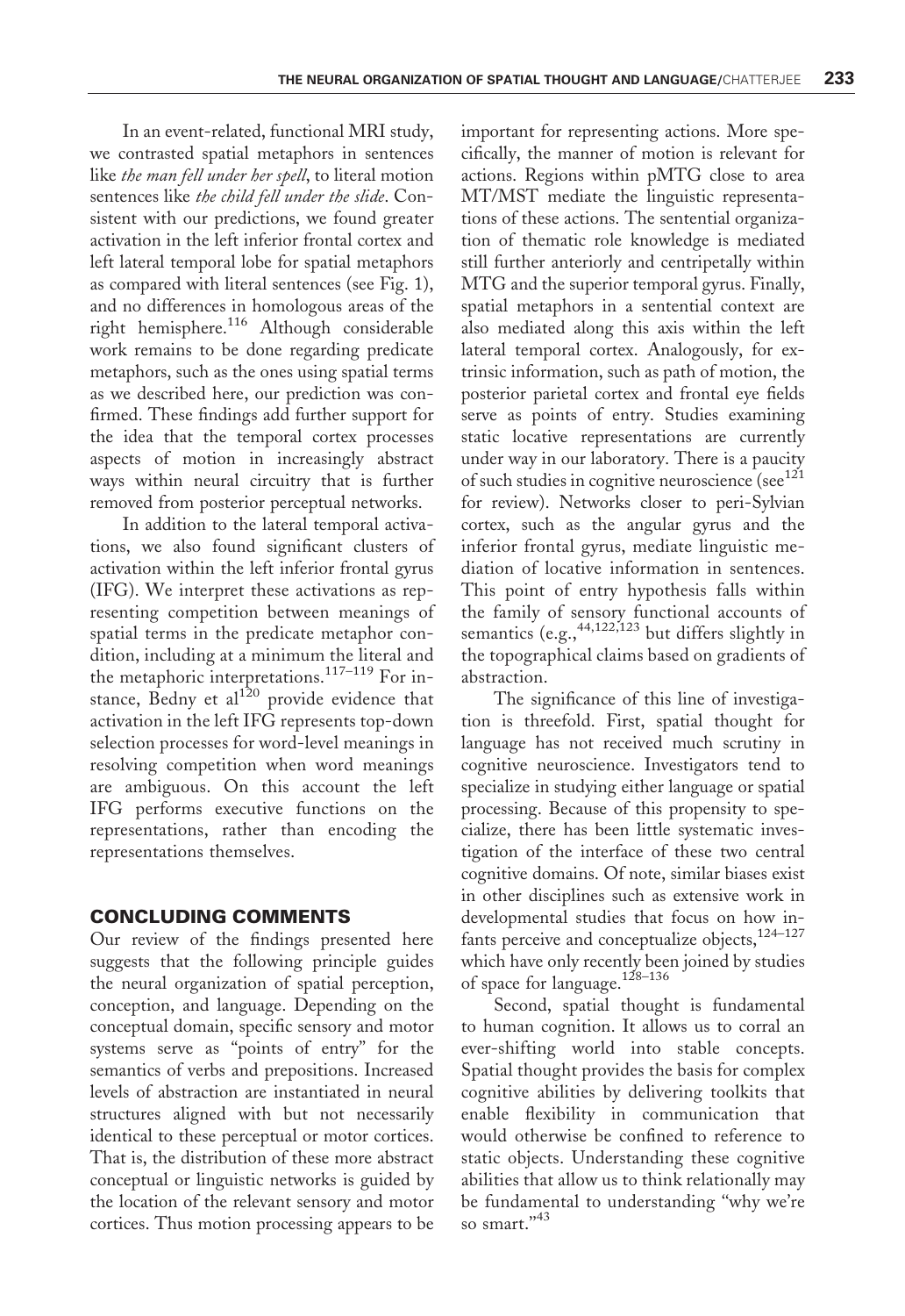Finally, this research has important clinical implications. Understanding profound deficits of thought and language experienced by braindamaged subjects is critical to designing targeted rehabilitation interventions. Ultimately, we need to know the nature of communication deficits experienced by aphasic individuals beyond simply their naming deficits. A greater focus on spatial language and its deficits will deepen our understanding of the communication problems aphasic individuals might experience that would not be evident when simply testing for object knowledge or even syntactic competence.

For some time it has been known that individuals with aphasia can have sentencelevel deficits of comprehension.<sup>89</sup> Much of the research in this area has focused on syntactic structure and less on semantic understanding.<sup>98</sup> As we have shown, deficits at this level may persist chronically after stroke.<sup>102</sup> Even more subtly, our language in normal discourse is replete with the metaphorical use of spatial terms. We know little of the circumstances in which individuals with brain damage are no longer able to use these terms flexibly and what this does to their communicational abilities. Can they even think relationally or analogically? Although we have been emphasizing space, these actions occur in space and time to create events.<sup>42</sup> Do such individuals have abnormal representation of events, and how does this affect a sense of their own narratives? Do spatial deficits in children, either because of neonatal stroke or because of conditions such as William's syndrome,<sup>137</sup> impair their ability to understand relational concepts? Focusing on these issues exposes the richness of our conceptual systems that arise from the interface of perception and language and the subtle ways in which these systems break down. Understanding these systems is critical to directing treatment efforts or designing compensatory strategies for deficits that strike at the very core of human thought.

#### ACKNOWLEDGMENTS

The research reviewed here was supported by the NIH RO1 DC004817, RO1 DC008779, RO1 HD050199, and a subcontract under NSF SBE0541957. I thank Eileen Cardillo and Gwen Schmidt for their helpful comments.

#### REFERENCES

- 1. Landau B, Jackendoff R. ''What'' and ''where'' in spatial language and spatial cognition. Behav Brain Sci 1993;16:217–265
- 2. Tanenhaus MK, Spivey-Knowlton MJ, Eberhard KM, Sedivy JC. Integration of visual and linguistic information in spoken language comprehension. Science 1995;268:1632–1634
- 3. Stanfield RA, Zwaan RA. The effect of implied orientation derived from verbal context on picture recognition. Psychol Sci 2001;12:153–156
- 4. Papafragou A, Massey C, Gleitman L. Shake, rattle, 'n' roll: the representation of motion in language and cognition. Cognition 2002;84:189– 212
- 5. Talmy L. How language structures space. In: Pick H, Acredolo L, eds. Spatial Orientation: Theory, Research and Application. New York, NY: Plenum Press; 1983
- 6. Jackendoff R. Parts and boundaries. Cognition 1991;41:9–45
- 7. Hayward WG, Tarr MJ. Spatial language and spatial representation. Cognition 1995;55:39–84
- 8. Talmy L. Towards a cognitive semantics: Concept structuring systems. Cambridge, MA: MIT Press; 2000
- 9. Chatterjee A. Language and space: some interactions. Trends Cogn Sci 2001;5:55–61
- 10. Jackendoff R. On beyond zebra: the relation of linguistic and visual information. Cognition 1987;26:89–114
- 11. Jackendoff R. The architecture of the linguisticspatial interface. In: Bloom P, Peterson MA, Nadel L, Garrett MF, eds. Language and Space. Cambridge, MA: MIT Press; 1996:1–30
- 12. Jackendoff R. Semantic Structures. Cambridge, MA: MIT Press; 1990
- 13. Regier T. A model of human capacity for categorizing spatial relations. Cogn Linguist 1995;6:63–88
- 14. Mandler JM. The Foundations of Mind: Origins of Conceptual Thought. New York, NY: Oxford University Press; 2004
- 15. Gennari SP, Sloman SA, Malt BC, Fitch W. Motion events in language and cognition. Cognition 2002;83:49–79
- 16. Slobin D. From ''thought and language'' to ''thinking for speaking''. In: Gumperz J, Levinsohn S, eds. Rethinking Linguistic Relativity. New York, NY: Cambridge University Press; 1996:70–96
- 17. Slobin D. Verbalized events. In: Niemeier S, Dirven R, eds. Evidence for Linguistic Relativity.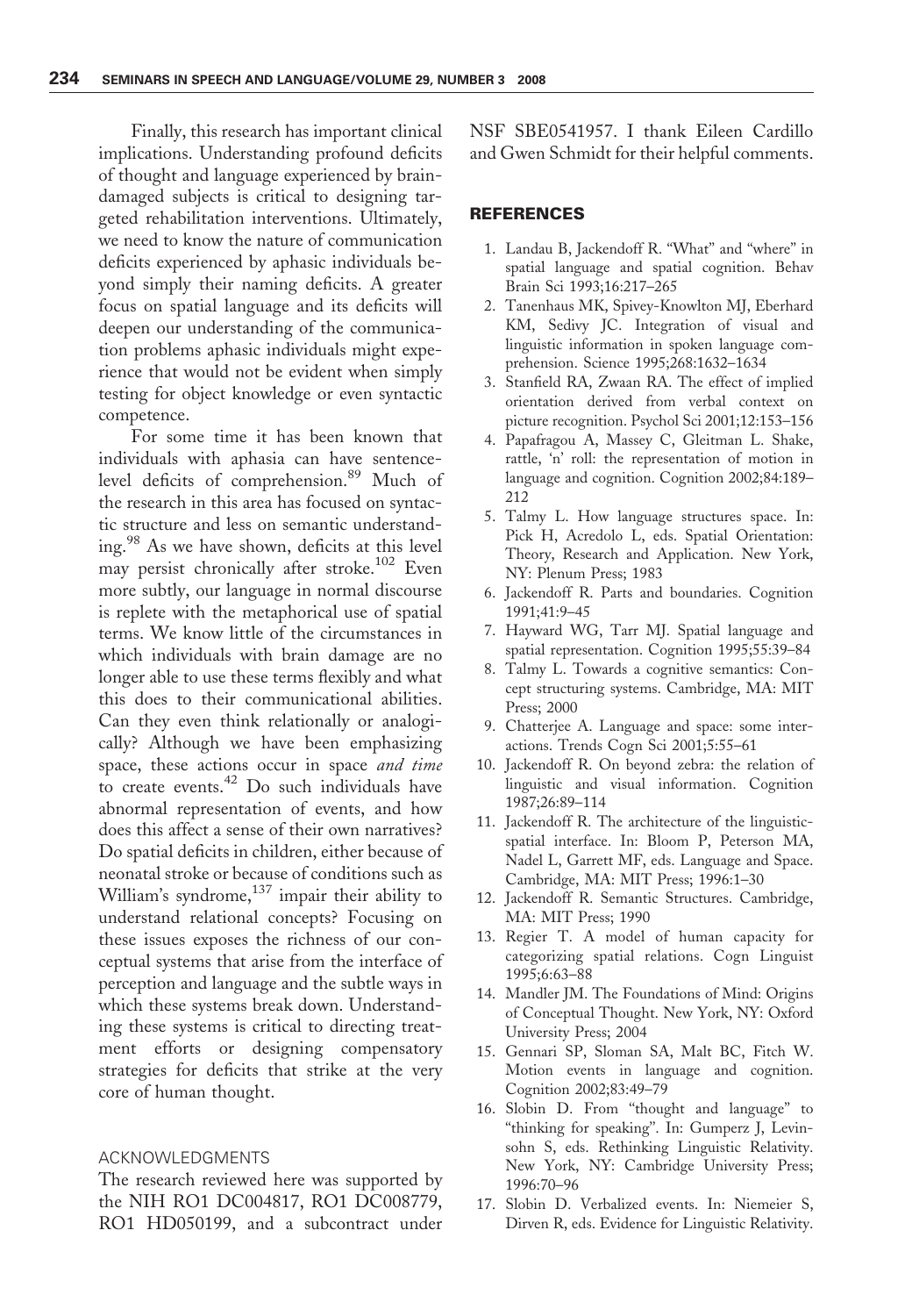Amsterdam/Philadelphia: John Benjamins; 2000: 107–138

- 18. Kemmerer D. "Near" and "far" in language and perception. Cognition 1999;73:35–63
- 19. Damasio AR, Damasio H, Tranel D, Brandt JP. Neural regionalization of knowledge access: preliminary evidence. Cold Spring Harb Symp Quant Biol 1990;55:1039–1047
- 20. Tranel D, Damasio AR. The neurobiology of knowledge retrieval. Behav Brain Sci 1999;22: 303
- 21. Vandenberghe R, Price C, Wise R, Josephs O, Frackowiak R. Functional anatomy of a common semantic system for words and pictures. Nature 1996;383:254–256
- 22. Binder JR, Frost JA, Hammeke TA, Cox RW, Rao SM, Prieto T. Human brain language areas identified by functional magnetic resonance imaging. J Neurosci 1997;17:353–362
- 23. Capitani E, Laiacona M, Barbarotto R, Trivelli C. Living and non-living categories. Is there a "normal" asymmetry? Neuropsychologia 1994;32: 1453–1463
- 24. Tranel D, Logan CG, Frank RJ, Damasio AR. Explaining category-related effects in the retrieval of conceptual and lexical knowledge for concrete entities: operationalization and analysis of factors. Neuropsychologia 1997;35:1329–1339
- 25. Gonnerman LM, Andersen ES, Devlin JT, Kempler D, Seidenberg MS. Double dissociation of semantic categories in Alzheimer's disease. Brain Lang 1997;57:254–279
- 26. Caramazza A, Shelton J. Domain-specific knowledge systems in the brain: the animateinanimate distinction. J Cogn Neurosci 1998;10: 1–34
- 27. Borgo FS, Shallice T. When living things and other 'sensory quality' categories behave in the same fashion: a novel category specificity effect. Neurocase 2001;7:201–220
- 28. Moore CJ, Price CJ. A functional neuroimaging study of the variables that generate categoryspecific object processing differences. Brain 1999; 122:943–962
- 29. Kersten AW. A division of labor between nouns and verbs in the representation of motion. J Exp Psychol Gen 1998;127:34–54
- 30. Kersten AW, Smith LB. Attention to novel objects during verb learning. Child Dev 2002;73: 93–109
- 31. Carlson-Radvansky LA, Irwin DE. Frames of reference in vision and language: where is above? Cognition 1993;46:223–244
- 32. Feldman JA. Four frames suffice: a provisional model of vision and space. Behav Brain Sci 1985; 8:265–289
- 33. Marr D. Vision. A Computational Investigation into the Human Representation and Processing

of Visual Information. New York, NY: WH Freeman; 1982:397

- 34. Chatterjee A. Picturing unilateral spatial neglect: viewer versus object centred reference frames. J Neurol Neurosurg Psychiatry 1994;57:1236– 1240
- 35. Behrmann M, Plaut DC. The interaction of spatial reference frames and hierarchical object representations: evidence from figure copying in hemispatial neglect. Cogn Affect Behav Neurosci 2001;1:307–329
- 36. Andersen RA, Essick GK, Siegel RM. Encoding of spatial locations by posterior parietal neurons. Science 1985;230:456–458
- 37. Andersen RA. Coordinate transformation and motor planning in parietal cortex. In: Gazzaniga MS, ed. The Cognitive Neurosciences. Boston, MA: MIT Press; 1995:519–532
- 38. Colby CL. Action oriented spatial reference frames in cortex. Neuron 1998;20:15–24
- 39. Graziano MS. Neuroscience. Awareness of space. Nature 2001;411:903–904
- 40. Gross CG, Graziano MSA. Multiple representations of space in the brain. Neuroscientist 1995;1:43–50
- 41. Benton A. Visuoperceptive, visuospatial and visuoconstructive disorders. In: Heilman K, Valenstein E, eds. Clinical Neuropsychology. New York, NY: Oxford University Press; 1985: 151–185
- 42. Shipley T, Zacks J. Understanding Events: From Perception to Action. New York, NY: Oxford University Press; 2008
- 43. Gentner D. Why we're so smart. In: Gentner D, Goldin-Meadows S, eds. Language in Mind. Cambridge, MA: MIT Press; 2003:195–235
- 44. Martin A, Ungerleider L, Haxby J. The sensory/ motor model of semantic representation of objects. In: Gazzaniga M, ed. The New Cognitive Neurosciences. 2nd ed. Cambridge, MA: MIT Press; 2000:1023–1036
- 45. Ungerleider LG, Mishkin M. Two cortical visual systems. In: Ingle DJ, Goodale MA, Mansfield RJW, eds. Analysis of Visual Behavior. Cambridge, MA: MIT Press; 1982:549–586
- 46. Schiller PH. On the specificity of neurons and visual areas. Behav Brain Res 1996;76:21–35
- 47. Ferrera VP, Rudolph KK, Maunsell JHR. Responses of neurons in the parietal and temporal visual pathways during a motion task. J Neurosci 1994;14:6171–6186
- 48. Farah MJ. Visual Agnosia. Cambridge, MA: MIT Press; 1990
- 49. Aguirre GK, D'Esposito M. Environmental knowledge is subserved by separable dorsal/ventral neural areas. J Neurosci 1997;17:2512–2518
- 50. Chatterjee A. Neglect. A disorder of spatial attention. In: D'Esposito M, ed. Neurological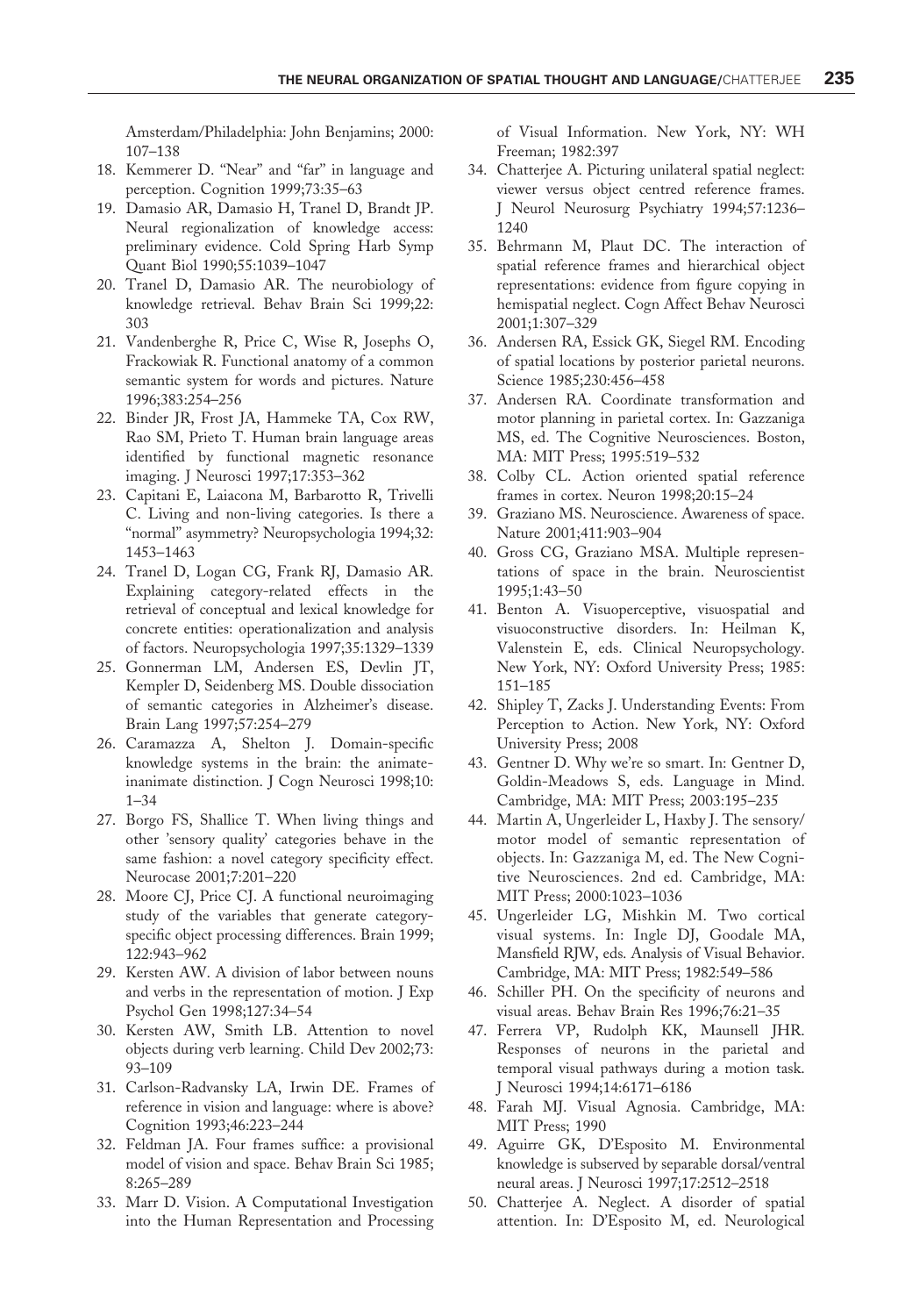Foundations of Cognitive Neuroscience. Cambridge, MA: MIT Press; 2003:1–26

- 51. Watson JDG, Myers R, Frackowiak RSJ, et al. Area V5 of the human brain: evidence from a combined study using positron emission tomography and magnetic resonance imaging. Cereb Cortex 1993;3:79–94
- 52. Beauchamp MS, Cox RW, DeYoe EA. Graded affects of spatial and featural attention on human area MT and associated motion processing areas. J Neurophysiol 1997;78:516–520
- 53. Tootell RB, Reppas JB, Kwong KK, et al. Functional analysis of human MT and relating visual cortical areas using magnetic resonance imaging. J Neurosci 1995;15:3215–3230
- 54. Treue S, Trujillo J. Feature-based attention influences motion processing gain in macaque visual cortex. Nature 1999;399:575–579
- 55. Oram MW, Perrett DI. Responses of anterior superior temporal polysensory (STPa) neurons to ''biological motion'' stimuli. J Cogn Neurosci 1994;6:99–116
- 56. Grezes J, Fonlupt P, Bertenthal B, Chantal D-M, Segebarth C, Decety J. Does perception of biological motion rely on specific brain regions? Neuroimage 2001;13:775–785
- 57. Grossman ED, Blake R. Brain areas active during visual perception of biological motion. Neuron 2002;35:1167–1175
- 58. Martin A, Weisberg J. Neural foundations for understanding social and mechanical concepts. Cogn Neuropsychol 2003;20:575–587
- 59. Talmy L. Lexicalization patterns: semantic structure in lexical forms. In: Shopen T, ed. Language Typology and Syntactic Description. New York, NY: Cambridge University Press; 1985:57–149
- 60. Wu DH, Morganti A, Chatterjee A. Neural substrates of processing path and manner information of a moving event. Neuropsychologia 2008;46:704–713
- 61. Kable JW, Spellmeyer-Lease J, Chatterjee A. Neural substrates of action event knowledge. J Cogn Neurosci 2002;14:795–804
- 62. Martin A, Haxby JV, Lalonde FM, Wiggs CL, Ungerleider LG. Discrete cortical regions associated with knowledge of color and knowledge of action. Science 1995;270:102–105
- 63. Decety J, Grezes J, Costes N, et al. Brain activity during observation of actions. Influence of action content and subject strategy. Brain 1997;120: 1763–1777
- 64. Ochipa C, Rothi L, Heilman K. Conceptual apraxia in Alzheimer's disease. Brain 1992;115: 1061–1071
- 65. Heilman K, Gonzalez-Rothi L. Apraxia. In: Heilman K, Valenstein E, eds. Clinical Neuropsychology. New York, NY: Oxford University Press; 1993:141–163
- 66. Hazeltine E, Grafton ST, Ivry R. Attention and stimulus characteristics determine the locus of motor-sequence encoding: a PET study. Brain 1997;120:123–140
- 67. Grafton ST, Fagg AH, Arbib MA. Dorsal premotor cortex and conditional movement selection: a PET functional mapping study. J Neurophysiol 1998;79:1092–1097
- 68. Wolpert DM, Ghahramani Z, Flanagan JR. Perspectives and problems in motor learning. Trends Cogn Sci 2001;5:487–494
- 69. Frith CD, Blakemore SJ, Wolpert DM. Abnormalities in the awareness and control of action. Philos Trans R Soc Lond B Biol Sci 2000;355: 1771–1788
- 70. Handy TC, Grafton ST, Schroff NM, Ketay S, Gazzaniga M. Graspable objects grab attention when the potential for action is recognized. Nat Neurosci 2003;6:421–427
- 71. Chainay H, Humphreys GU. Neuropsychological evidence for a convergent model of action. Cogn Neuropsychol 2002;19:67–93
- 72. Kable JW, Chatterjee A. The specificity of action representations in lateral occipitotemporal cortex. J Cogn Neurosci 2006;18:1498–1517
- 73. Grill-Spector K, Malach R. fMRI adaptation: a tool for studying the functional properties of human cortical neurons. Acta Psychol (Amst) 2001;107:293–321
- 74. Downing PE, Jiang Y, Shuman M, Kanwisher N. A cortical area selective for visual processing of the human body. Science 2001;293:2470– 2473
- 75. Malach R, Reppas J, Benson R, et al. Object related activity revealed by functional magnetic resonance imaging in human occipital cortex. Proc Natl Acad Sci U S A 1995;92:8135–8139
- 76. Kanwisher N, Woods RP, Iacoboni M, Mazziotta JC. A locus in human extrastriate cortex for visual shape analysis. J Cogn Neurosci 1997;9: 133–142
- 77. Kanwisher N, McDermott J, Chun M. The fusiform face area: a module in human extrastriate cortex specialized for perception of faces. J Neurosci 1997;17:4302–4311
- 78. Epstein R, Kanwisher N. A cortical representation of the local visual environment. Nature 1998;392:598–601
- 79. Berndt RS, Mitchum CC, Haendiges AN, Sandson J. Verb retrieval in aphasia: 1. Characterizing single word impairments. Brain Lang 1997;56:68–106
- 80. Berndt RS, Haendiges AN, Mitchum CC, Sandson J. Verb retrieval in aphasia: 2. Relationship to sentence processing. Brain Lang 1997;56: 107–137
- 81. Cappa SF, Binetti G, Pezzini A, Padovani A, Rozzini L, Trabucchi M. Object and action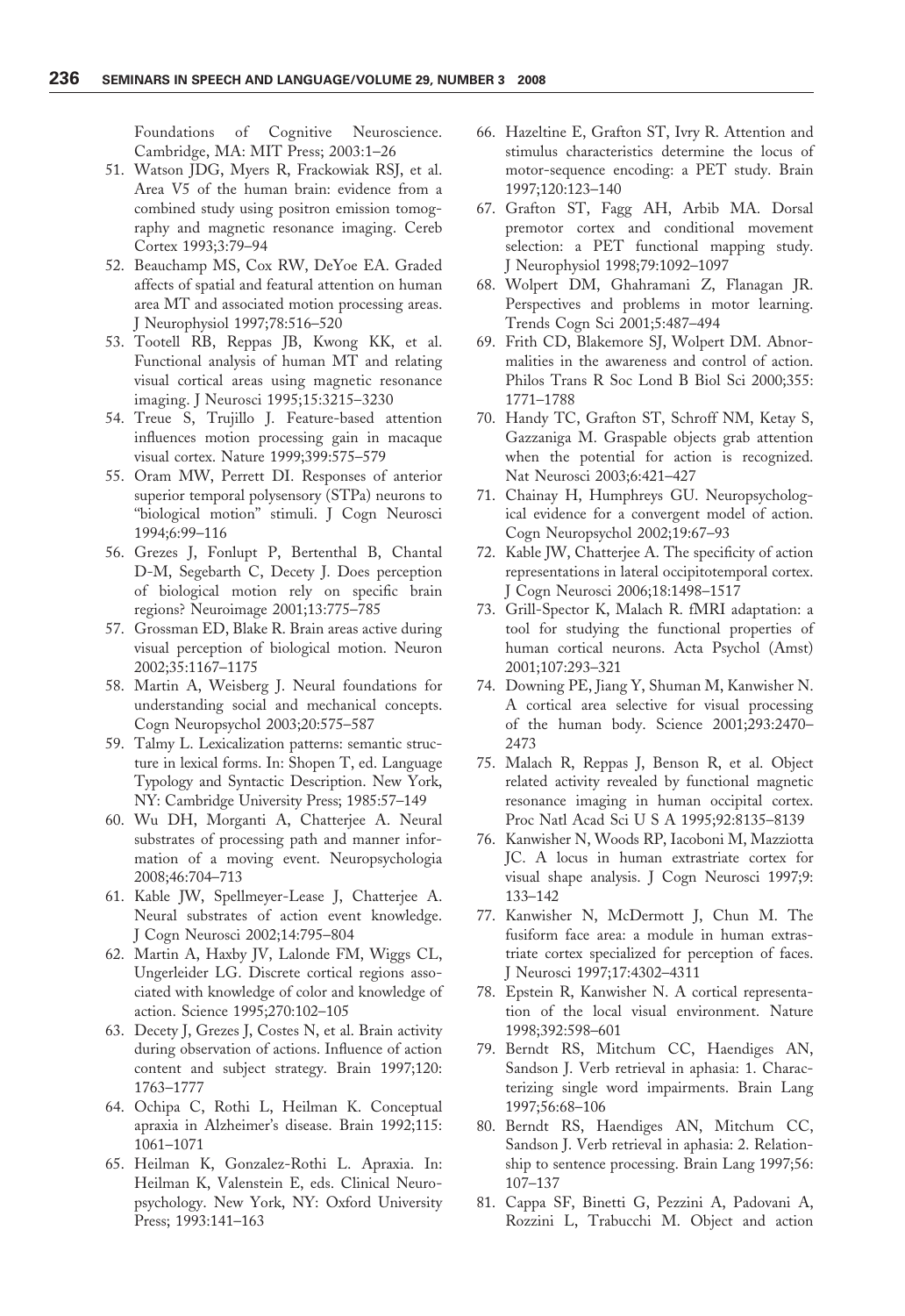naming in Alzheimer's disease and frontotemporal dementia. Neurology 1998;50:351–355

- 82. Grossman M. Not all words are created equal: category-specific deficits in central nervous system disease. Neurology 1998;50:324–325
- 83. Marshall J, Pring T, Chiat S. Verb retrieval and sentence production in aphasia. Brain Lang 1998; 63:159–183
- 84. Tyler LK, Russell R, Fadili J, Moss HE. The neural representation of nouns and verbs: PET studies. Brain 2001;124:1619–1634
- 85. Kable JW, Kan I, Wilson A, Thompson-Schill S, Chatterjee A. Conceptual representations of action in lateral temporal cortex. J Cogn Neurosci 2005;17:1855–1870
- 86. Fiez JA, Raichle ME, Balota DA, Tallal P, Petersen SE. PET activation of posterior temporal regions during auditory word presentation and verb generation. Cereb Cortex 1996;6:1–10
- 87. Warburton E, Wise RJ, Price CJ, et al. Noun and verb retrieval by normal subjects. Studies with PET. Brain 1996;119:159–179
- 88. Perani D, Cappa S, Schnur T, Tettamanti M, Collina S, Rosa M. The neural correlates of verb and noun processing: a PET study. Brain 1999; 122:2337–2344
- 89. Schwartz MF, Saffran EM, Marin OSM. The word order problem in agrammatism. I. Comprehension. Brain Lang 1980;10:249–262
- 90. Miceli G, Silveri MC, Villa G, Caramazza A. On the basis for the agrammatics difficulty in producing main verbs. Cortex 1984;20:207– 220
- 91. Zingeser LB, Berndt RS. Retrieval of nouns and verbs in agrammatism and anomia. Brain Lang 1990;39:14–32
- 92. Shapiro LP, Levine BA. Verb processing during sentence comprehension in aphasia. Brain Lang 1990;38:21–47
- 93. Caramazza A, Miceli G. Selective impairment of thematic role assignment in sentence processing. Brain Lang 1991;41:402–436
- 94. Kegl J. Levels of representation and units of access relevant to agrammatism. Brain Lang 1995;50:151–200
- 95. Caplan D. Issues arising in contemporary studies of disorders of syntactic processing in sentence comprehension in agrammatic patients. Brain Lang 1995;50:325–338
- 96. Frederici AM. Syntactic and semantic processing in aphasic deficits: the availability of prepositions. Brain Lang 1982;15:249–258
- 97. Grodzinsky Y. Syntactic representations in agrammatic aphasia: the case of prepositions. Lang Speech 1988;31:115–134
- 98. Chatterjee A, Maher L. Grammar and agrammatism. In: GonzalezRothi L, Crosson B, Nadeau S, eds. Aphasia and Language: Theory

to Practice. New York, NY: Guilford; 2000:133– 156

- 99. Damasio H, Grabowski TJ, Tranel D, Ponto LL, Hichwa RD, Damasio AR. Neural correlates of naming actions and of naming spatial relations. Neuroimage 2001;13:1053–1064
- 100. Emmorey K, Damasio H, McCullough S, et al. Neural systems underlying spatial language in American Sign Language. Neuroimage 2002;17: 812–824
- 101. Kemmerer D, Tranel D, Barrash J. Patterns of dissociation in the processing of verb meanings in brain-damaged subjects. Addendum. Language and Cognitive Processes 2001;16:461–463
- 102. Wu DH, Waller S, Chatterjee A. The functional neuroanatomy of thematic role and locative relational knowledge. J Cogn Neurosci 2007;19: 1542–1555
- 103. Talmy L. Fictive motion in language and "ception". In: Bloom P, Peterson M, Nadel L, Garrett M, eds. Language and Space. Cambridge, MA: MIT Press; 1996:211–276
- 104. Murphy GL. On metaphoric representation. Cognition 1996;60:173–204
- 105. Gibbs RW. Why many concepts are metaphorical. Cognition 1996;61:309–319
- 106. Sweetser E. From Etymology to Pragmatics: The Mind-Body Metaphor in Semantic Structure and Semantic Change. Cambridge, United Kingdom: Cambridge University Press; 1990
- 107. Johnson M. The Body in Mind. Chicago, IL: Chicago University Press; 1987
- 108. Lakoff G. Women, Fire, and Dangerous Things. Chicago, IL: Chicago University Press; 1987
- 109. Lakoff G. The invariance hypothesis: is abstract reason based on image-schemas? Cogn Linguist 1990;1:39–74
- 110. Beeman M, Chiarello C, eds. Right Hemisphere Language Comprehension: Perspectives from Cognitive Neuroscience. Mahwah, NJ: Erlbaum; 1998
- 111. Kiehl KA, Liddle P, Smith AM, Mendrek A, Forster BB, Hare RD. Neural pathways involved in the processing of concrete and abstract words. Hum Brain Mapp 1999;7:225–233
- 112. Wise R, Howard D, Mummery C, et al. Noun imageability and the temporal lobes. Neuropsychologia 2000;38:985–994
- 113. Binder JR, Westbury CF, McKiernan KA, Possing ET, Medler DA. Distinct brain systems for processing concrete and abstract concepts. J Cogn Neurosci 2005;17:905–917
- 114. Wallentin M, Ostergaard S, Lund T, Ostergaard L, Roepstorff A. Concrete spatial language: see what I mean? Brain Lang 2005;92:221–233
- 115. Rapp AM, Leube D, Grodd W, Kircher TTJ. Neural correlates of metaphor processing. Brain Res Cogn Brain Res 2004;20:395–402